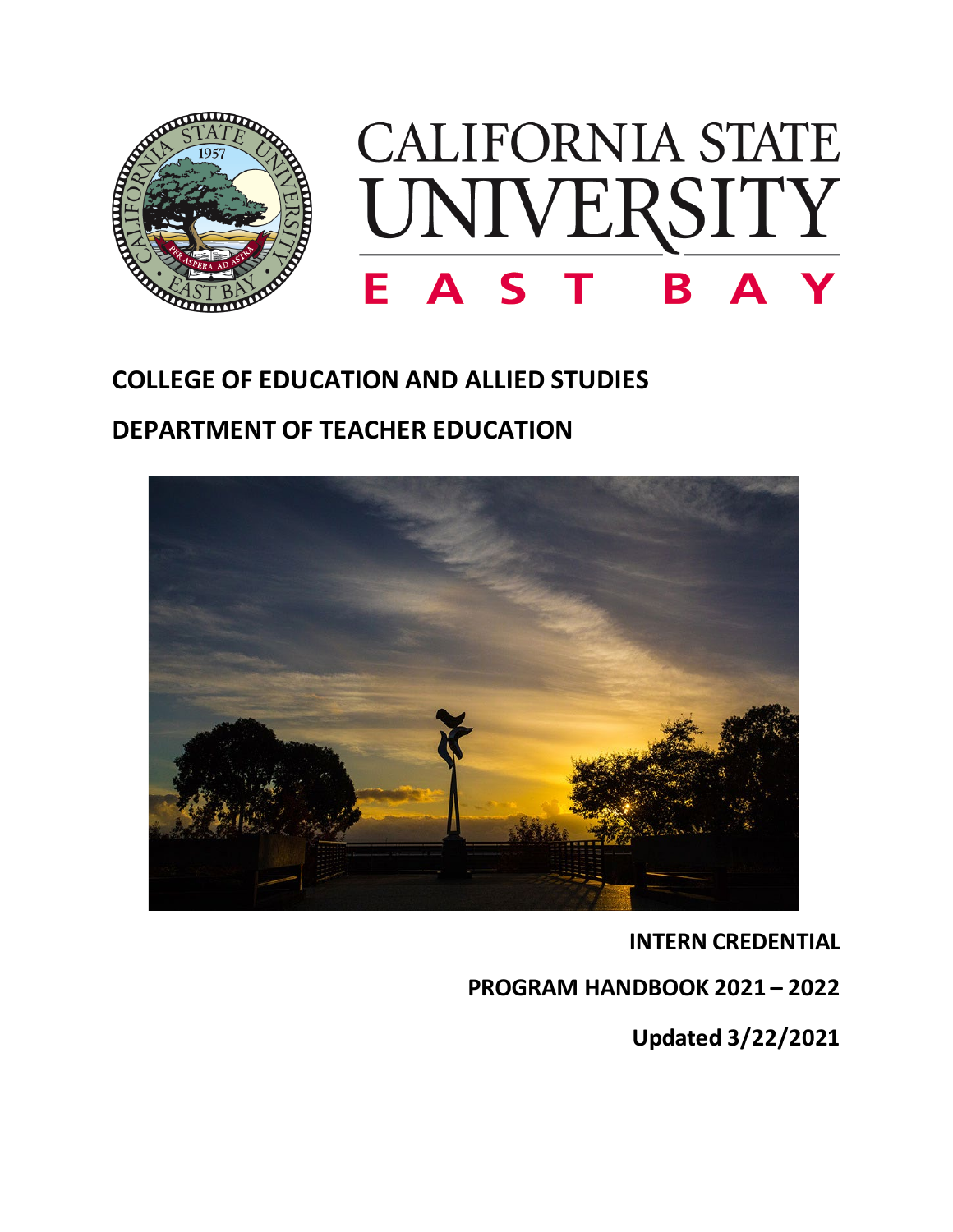# **CONTENTS**

# <span id="page-1-0"></span>**WELCOME!**

We are pleased that you are interested in the Intern Alternate Pathway. Please note that not all credential candidates are allowed to seek an intern credential. You must complete the Intern Approval form and receive approval from the program coordinator to pursue an internship.

The Intern Alternate Pathway is extremely challenging. Internships are not granted automatically or even if you already have a job offer. School districts have different criteria in making a job offer than does the university in granting an Intern Credential. The university reports directly to the California Commission on Teacher Credentialing (CTC) and must follow the CTC guidelines, while school districts do not report to the CTC. The Department of Teacher Education has a responsibility to ensure that only candidates with the dispositions and experience to provide quality education to California's pk-12 students are granted Intern credentials. As with all our work, quality education for pk-12 students is the most important consideration in all we do. This handbook outlines the expectations of a candidates working under an Intern Credential.

Our credential programs assist candidates in becoming reflective, collegial professionals who exercise values of social justice, collaboration, and democracy in education. Over time we hope each candidate will become a leader in her/his educational community and will develop the skills to create a dynamic learning environment and to assess student learning in order to organize subject matter by planning and delivering effective lessons.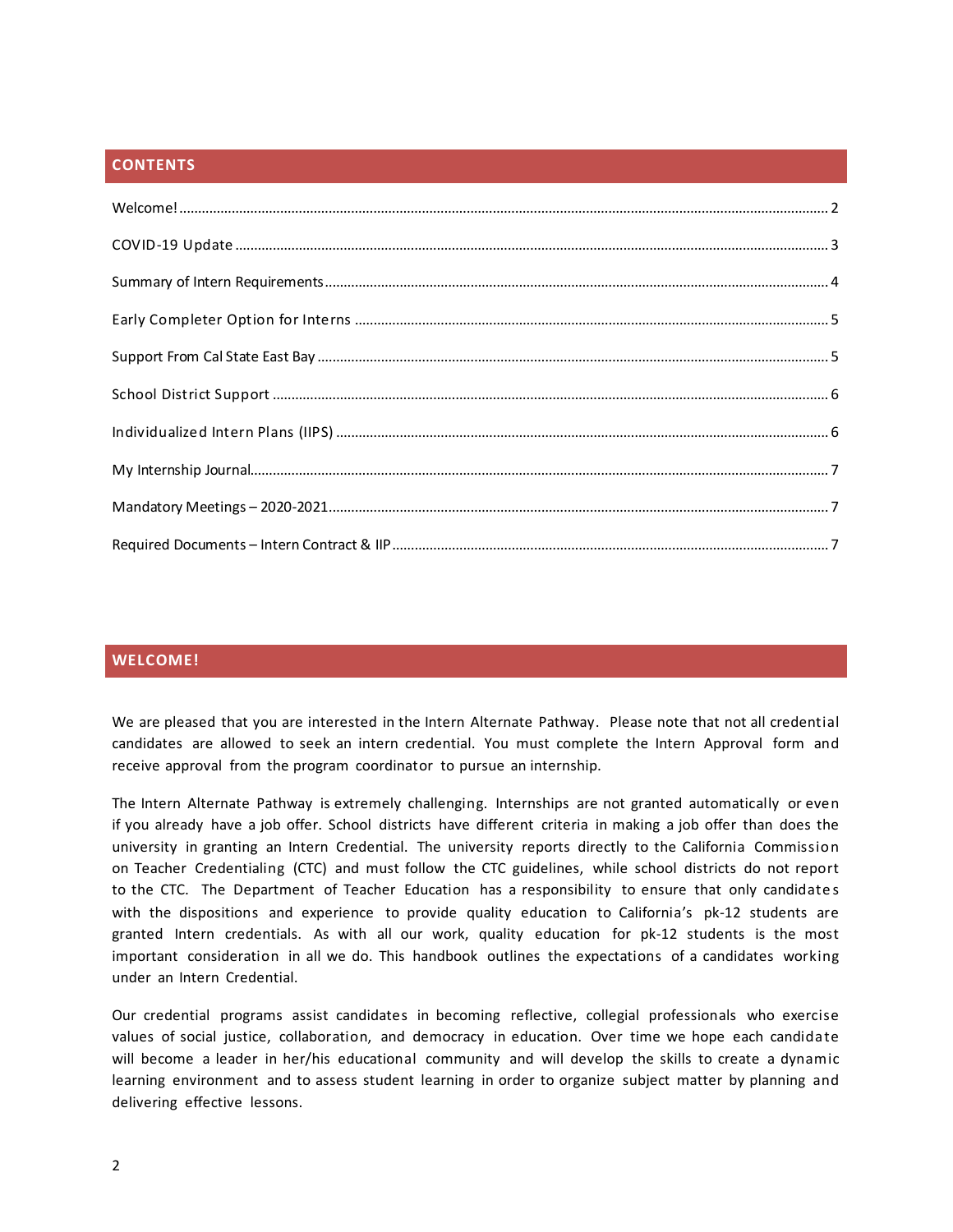Our credential programs are designed to encompass both the practical teaching component (field practicum) and the curriculum component (coursework). These dual experiences provide our candidates with the opportunity to immediately implement methods and strategies. As part of a team that spends the entire program together, candidates receive unparalleled support from peers and from team faculty.

Social justice and democracy are embedded in the Teacher Education Department (TED) credential and master's degree programs. These ideals permeate not only the coursework and intellectual climate of our programs, but also guide credential candidates' experiences through classroom interaction, written assignments, reading, lectures, team meetings, and field placements.

The following standards are required of all CSUEB credential candidates in the Intern pathway:

- A "B" or better in all credential program courses;
- Use of standard American English;
- Basic technology literacy;
- Use of Time2track/My Internship Journal to track hours;
- Successful teaching experience in the field; and
- Professional behavior at all times.

NOTE: Failure to adhere to any of these professional standards may result in the loss of your intern credential.

The department is distinguished by accomplished instructors and by graduates who are powerful forces in their communities and trains new teachers in accordance with the California Teacher Performance Expectations (TPEs).

The College of Education and Allied Studies is fully accredited by the CTC.

This handbook is intended to provide an overview of the credential programs and to serve as a resource to candidates, mentors, university supervisors, and site administrators. Please read this handbook carefully and thoroughly. **Candidates agree to abide by the policies described in this handbook as a condition of participation in the CSUEB Credential Programs**. We look forward to helping you to achieve your career objectives in teaching. Please note that the information in the handbook is subject to change without notice.

Dr. Eric Engdahl, Chair, Department of Teacher Education

Dr. James Mitchell, Online Single Subject Program Director

Dania Massey, Single Subject Intern Coordinator

Kelly Moore, Multiple Subject Intern Coordinator

## <span id="page-2-0"></span>**COVID-19 UPDATE**

**Flexibility and adaptability will be key for success during the program. Please note that the situation regarding COVID-19 remains dynamic and that the policies listed in this handbook may be altered or changed at any time during the year due to orders/decisions made by the CSUEB University**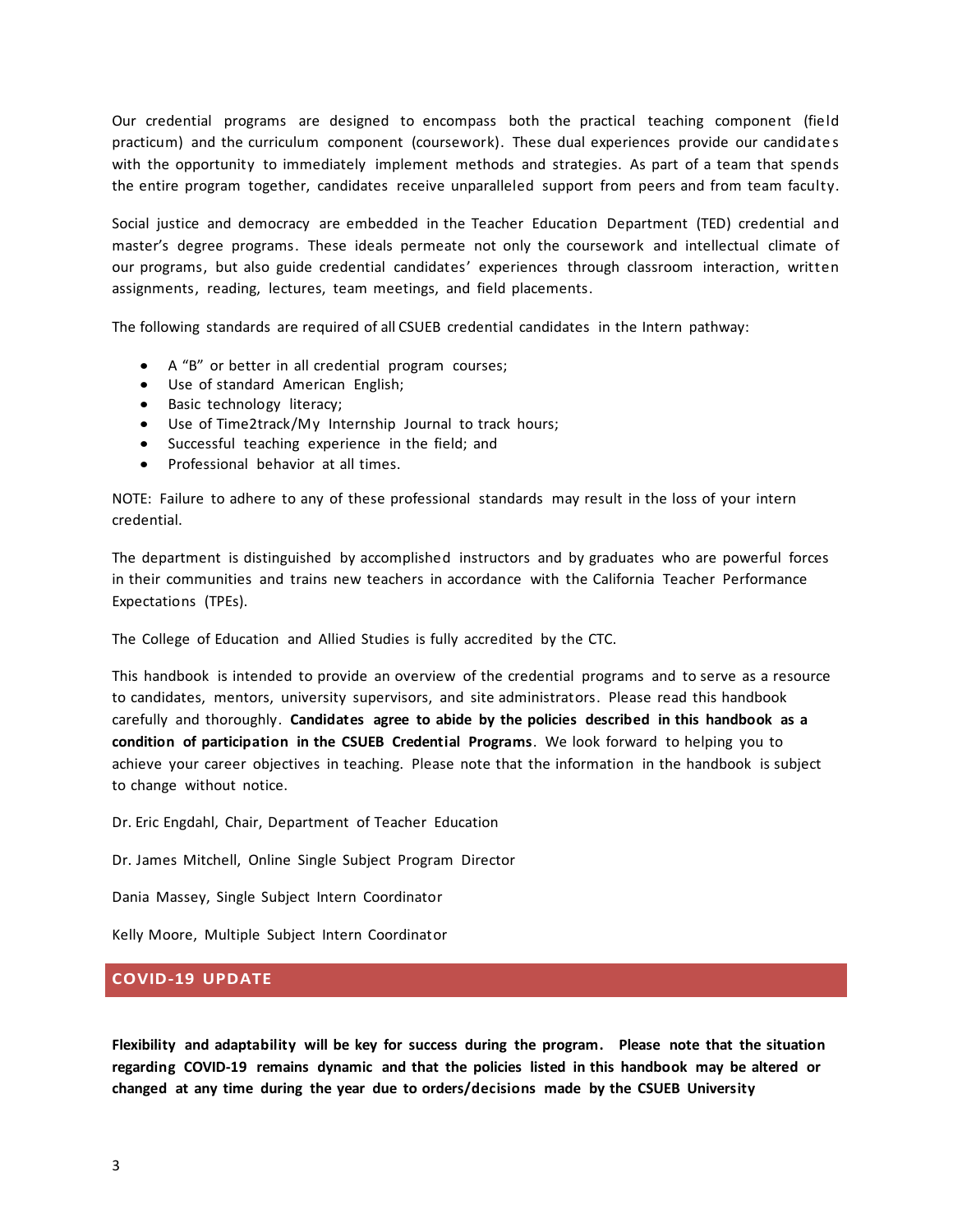**Administration, the CSU Office of the Chancellor, county or state health officials, local school district officials, the federal government, the Commission on Teacher Credentialing, and/or the State of California. Candidates are expected to follow all health guidelines, such as a mask mandate, put in place by authorities. Since interns are district employees they must follow all requirements of their employers. If there are differences in policies between a school district and the university, a candidate should follow the district requirements while at work and the university guidelines while in class or on-campus.** 

# <span id="page-3-0"></span>**SUMMARY OF INTERN REQUIREMENTS**

The most important requirement for an Intern Credential is significant time spent as a teacher, preferably in a public school setting. This may include:

- Being a teacher of record with an emergency credential
- Significant time as a substitute teacher
- Other significant time in a classroom/working with children or youth.
- Dispositions to be a successful teacher.

Please note the following:

- Cal State East Bay does NOT find you a job working under an intern credential. You need to find the job. We recommend that you use **EDJOIN** to look for positions.
- Intern credentials cannot be issued if you are working in a private school. Candidates employed in a private school can complete their fieldwork in such a position, but must spend 2 weeks in a California public school prior to being issued their preliminary credential.
- Intern credentials are issued for public schools and non-public schools, as well as public charter schools.
- If you have been approved to seek an intern credential and find a position, you must provide a copy of the offer of employment when applying for your intern credential.
- Intern credentials can only be issued after summer term grades have been officially posted, since the summer classes are required for the credential.

The Commission on Teacher Credentialing (CTC) has mandated intern credential requirements for all teacher credential programs in California. Cal State University East Bay and the District share responsibility for providing each Intern with 189 minimum hours of annual support, mentoring and supervision. The 189 hours will include 144 hours of support, mentoring, and supervision in general education and an additional 45 hours of annual support, mentoring, and supervision related to teaching English learners. A minimum of two hours of support, mentoring, and supervision shall be provided to an intern teacher every five instructional days.

Candidates must maintain a cumulative GPA of 3.0. There can be no Incompletes, No Credits, or grades lower than "B." Failure to adhere to these grading guidelines will result in the cancellation of your Intern Credential and likely loss of employment.

Consistent with CTC policy, Interns who begin their assignment after the beginning of the school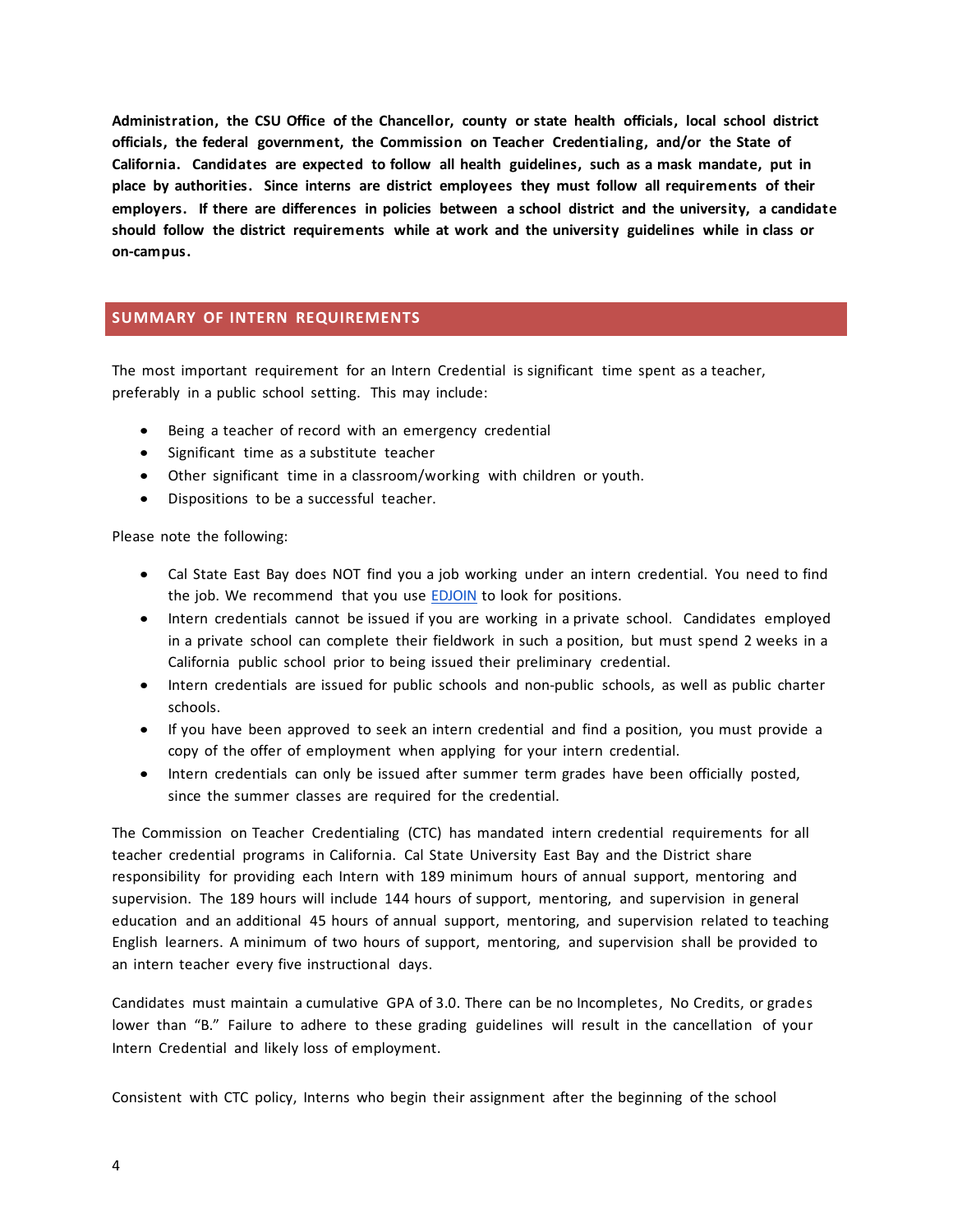year shall receive a minimum level of support, mentoring, and supervision equal to four hours times the number of instructional weeks remaining in the school year. Candidates with less than full-time placements receive a pro-rated amount of support.

**Cal State East Bay interns may only work in Districts that have a signed Memorandum of Understanding (MOU) with the University and meet the requirements outlined in the MOU. Please check with your Program Coordinator regarding this.**

## <span id="page-4-0"></span>**EARLY COMPLETER OPTION FOR INTERNS**

Multiple Subject and Single Subject Interns may choose to pursue the Early Program Completion Option to earn their preliminary credential. Information about the Option is provided on the CTC website: [http://www.ctc.ca.gov/credentials/leaflets/cl840.pdf.](http://www.ctc.ca.gov/credentials/leaflets/cl840.pdf) Any intern considering this option must meet with the Intern Coordinator to discuss the challenges the option presents.

# <span id="page-4-1"></span>**SUPPORT FROM CAL STATE EAST BAY**

## Department of Teacher Education Faculty

The faculty in the department are there to support your development as a teacher. They are there to help you understand the connections between coursework and fieldwork. Reach out to them during office hours.

## Program Director or Intern Coordinator

The Program Director or Intern Coordinator will assist and monitor all Cal State East Bay Interns and University Supervisors. In addition, they will lead Intern Seminars and will monitor the intern's completion of the Internship Journal, documenting that the required number of hours of Support/Mentoring and Supervision have been met. (10 hours)

Dr. James Mitchell is the Single Subject Online Program Director. Dania Massey is the Single Subject Intern Coordinator. Kelly Moore is the Multiple Subject Intern Coordinator.

Please contact Dr. Mitchell, Ms. Massey or Ms. Moore with Intern-related questions at the following e-mails: [james.mitchell@csueastbay.edu,](mailto:james.mitchell@csueastbay.edu) [dania.massey@csueastbay.edu o](mailto:dania.massey@csueastbay.edu)r [kelly.moore@csueastbay.edu.](mailto:kelly.moore@csueastbay.edu.) Please include your phone number and several good times to reach you.

#### University Supervisor

Cal State East Bay will designate a University Supervisor to provide support, mentoring, and supervision to the Intern. This will consist of on-site observations and conferences, email and phone support. The University Supervisor will conduct 12 observations and post observation conferences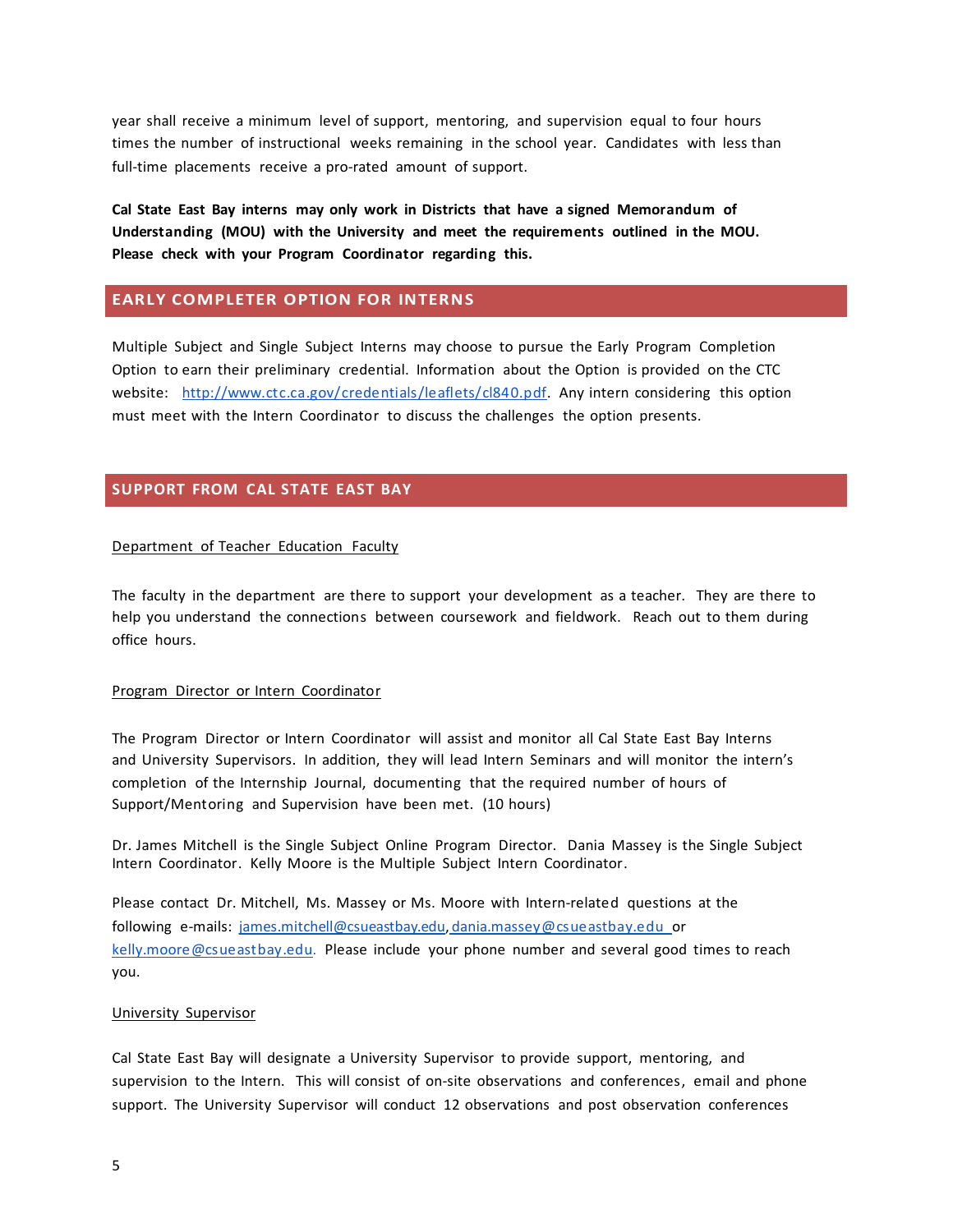over the course of the school year. These may be in person or remote observations.

The University Supervisor will meet with the Employer Provided Mentor at least three times per semester to discuss the Intern's progress.

#### Intern Seminars

Interns are required to attend Online and face-to-face seminars over the school year. (30 hours) Topics will include problem solving with students, curriculum, and instruction for both regular education and EL students.

# <span id="page-5-0"></span>**SCHOOL DISTRICT SUPPORT**

#### Employer Provided Mentor

The employer will appoint a mentor with an English Learner Authorization prior to an intern assuming daily teaching responsibilities. This Employer Provided Mentor will provide support that consists of observations, conferences, email and phone calls to the Intern teacher. The EPM will provide 26 hours of support, mentoring and supervision within the school day of the Intern teaching in the general education or special education classroom. Additionally, the Employer Provided Mentor will provide 10 hours of support and supervision related to English Learners during the school day.

#### School Site Meetings (90 hours)

Interns will attend New Teacher Orientation, Grade Level, Department Meetings, Faculty meetings, and Professional Develop Seminars provided to faculty.

## <span id="page-5-1"></span>**INDIVIDUALIZED INTERN PLANS (IIPS)**

#### Individualized Intern Plan

The University Supervisor, Employer Provided Mentor, and the Intern shall develop the Individualized Intern Plan (IIP) during the first three weeks of school year. The IIP will specify the support, mentoring, and supervision the Intern will receive so that the total hours of annual Support/Mentoring and Supervision equal to **144 hours plus 45 additional hours** specific to the needs of English Learners. The plan shall be uploaded to the Intern Google Classroom for approval by the CSU East Bay Intern Coordinator.

Any of the following may be included in the plan, to provide more specificity for the time allocated above:

- 1. Observation of others teaching
- 2. Intern Supervision by Mentor or University Supervisor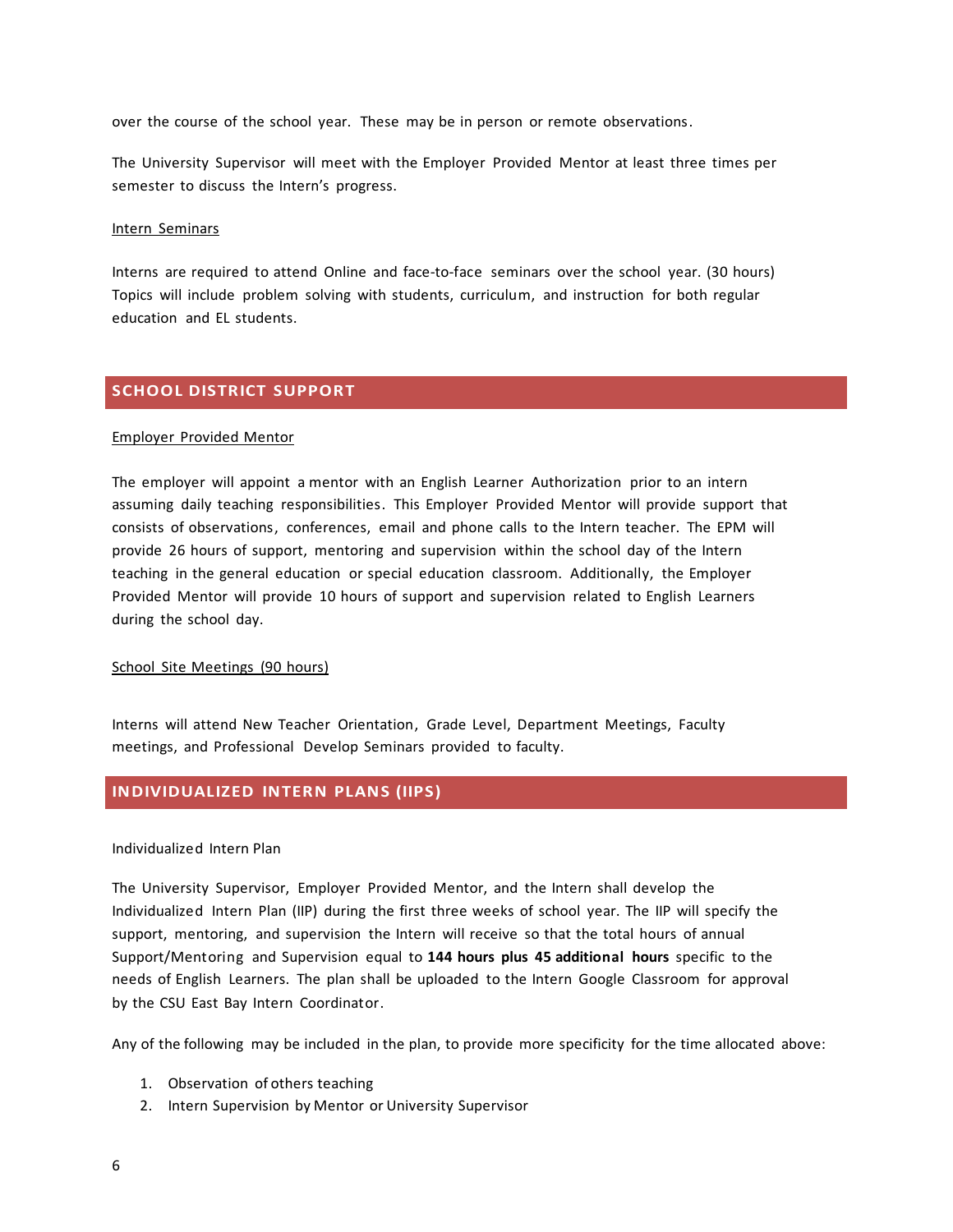- 3. Conferences, inperson (Zoom)
- 4. Email or telephone conferences
- 5. Grade level/department meetings
- 6. Instructional planning
- 7. Logistical help before or after school (bulletin boards, seating arrangements)
- 8. Participation in District or Regional conferences
- 9. Review and discussion of test results
- 10. Editing work-related writing (letters to parents, announcement, etc.)
- 11. Completion of interactive journal (Intern and either US or EPM)
- 12. Mentoring activities specific to Special Education interns such as the development of IEPs and conference with general education teachers.

# <span id="page-6-0"></span>**MY INTERNSHIP JOURNAL**

Intern Candidates at CSU East Bay must pay for a program called My Internship Journal. This application will allow you to track your support from both CSU East Bay and the District. You will receive more information about this program at the fall Intern meeting.

- 1. Download the Quick Start Guide available in the Intern Google Classroom
- 2. Enter your information tied to your school site
- 3. Follow the prompts to complete your purchase

If you run into any problems, contact time2trackinfo@liaisoncas.com

# <span id="page-6-1"></span>**MANDATORY MEETINGS – 2020-2021**

#### *Summer Semester*

Thursday, July 22, 7:00 pm – 8:00 pm (After Student Teaching Orientation)

(Candidates seeking internships who do not attend mandatory meetings **WILL NOT BE GRANTED** intern credentials.)

#### *Fall Semester*

Friday, September 10, 5:00 pm – 7:00 pm (Zoom meeting)

#### *Spring Semester*

Friday, February 4, 5:00 pm – 6:00 pm (Zoom meeting – New Interns Only)

# <span id="page-6-2"></span>**REQUIRED DOCUMENTS – INTERN CONTRACT & IIP**